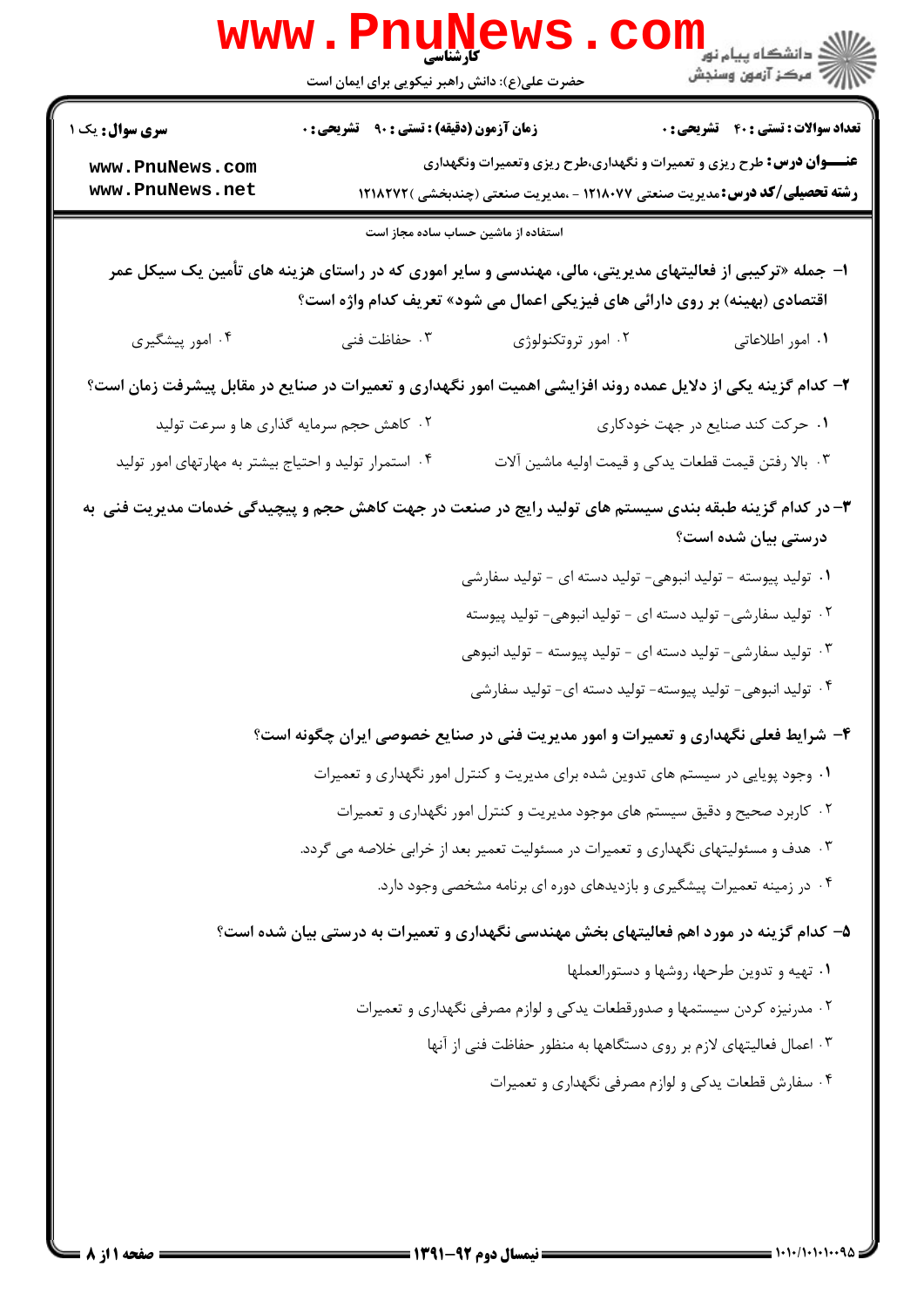| <b>www.PnuNews</b>                 |                                                                                                                          |                                                                                                                                                                    |  |
|------------------------------------|--------------------------------------------------------------------------------------------------------------------------|--------------------------------------------------------------------------------------------------------------------------------------------------------------------|--|
|                                    | حضرت علی(ع): دانش راهبر نیکویی برای ایمان است                                                                            |                                                                                                                                                                    |  |
| <b>سری سوال : ۱ یک</b>             | <b>زمان آزمون (دقیقه) : تستی : ۹۰ قشریحی : 0</b>                                                                         | <b>تعداد سوالات : تستی : 40 قشریحی : 0</b>                                                                                                                         |  |
| www.PnuNews.com<br>www.PnuNews.net |                                                                                                                          | <b>عنـــوان درس:</b> طرح ریزی و تعمیرات و نگهداری،طرح ریزی وتعمیرات ونگهداری<br><b>رشته تحصیلی/کد درس: م</b> دیریت صنعتی ۱۲۱۸۰۷۷ - ،مدیریت صنعتی (چندبخشی )۱۲۱۸۲۷۲ |  |
|                                    |                                                                                                                          | ۶– قابلیت اطمینان یک عنصر به چه معناست؟                                                                                                                            |  |
|                                    | ۰۱ احتمال کارکرد صحیح یک عنصر برای مدتی معین و از پیش تعیین شده و در کیفیتی معین و از پیش تعیین شده                      |                                                                                                                                                                    |  |
|                                    | ۰۲ اطمینان از کارکرد صحیح یک عنصر برای مدتی معین و از پیش تعیین شده و در کیفیتی معین و از پیش تعیین شده                  |                                                                                                                                                                    |  |
|                                    | ۰۳ میزان پذیرش سیستم جهت اعمال امور تعمیراتی برای مدتی معین و از پیش تعیین شده و در کیفیتی معین و از پیش تعیین شده       |                                                                                                                                                                    |  |
|                                    | ۰۴ اطمینان از کارکرد و میزان پذیرش سیستم جهت اعمال امور تعمیراتی برای مدتی معین و از پیش تعیین شده و در کیفیتی معین و از | پیش تعیین شده                                                                                                                                                      |  |
|                                    |                                                                                                                          | ۷- کدام گزینه جز دسته هزینه های مستقیم در سیستم نگهداری و تعمیرات است؟                                                                                             |  |
|                                    | ۰۱ هزینه رکود در تولید در شرایطی که ماشینها برای انجام عمل تعمیرات متوقف شده اند.                                        |                                                                                                                                                                    |  |
|                                    |                                                                                                                          | ۰۲ دستمزد کارگران و هزینه های بالاسری در قسمت نگهداری و تعمیرات                                                                                                    |  |
|                                    |                                                                                                                          | ۰۳ هزینه ضایع شدن مواد در حال تولید در اثر رکود ماشینها                                                                                                            |  |
|                                    |                                                                                                                          | ۰۴ هزینه های تأمین قطعات یدکی جهت اعمال تعمیرات                                                                                                                    |  |
|                                    |                                                                                                                          | ۸– اگر فعالیتهای تعمیرات و پیشگیری از حدود نقطه بهینه کمتر باشد؟                                                                                                   |  |
|                                    |                                                                                                                          | ۰۱ ساعات از کار افتادگی و هزینه ها ی تعمیرات اضطراری دستگاهها کاهش می یابد.                                                                                        |  |
|                                    | ۲ . ساعات از کار افتادگی کاهش و هزینه ها ی تعمیرات اضطراری دستگاهها افزایش می یابد.                                      |                                                                                                                                                                    |  |
|                                    |                                                                                                                          | ۰۳ بر اقتصاد کل صنعت و هدفهای مدیریت فنی اثر مثبت خواهد گذاشت.                                                                                                     |  |
|                                    |                                                                                                                          | ۰۴ بر اقتصاد کل صنعت و هدفهای مدیریت فنی اثر منفی خواهد گذاشت.                                                                                                     |  |
|                                    |                                                                                                                          | ۹– کدام گزینه نمونه ای از کارخانجات دارای سیستم تولید پیوسته است؟                                                                                                  |  |
|                                    | ۰۲ کارخانجات ماشین سازی                                                                                                  | ٠١ كارخانجات توليد فرآورده هاى توليدى                                                                                                                              |  |
|                                    | ۰۴ كارخانجات توليد فلزات                                                                                                 | ۰۳ کارخانجات تولید لوازم خانگی                                                                                                                                     |  |
|                                    |                                                                                                                          | ۱۰– کدام گزینه از ویژگی های کارخانجات سیستم های تولید دسته ای است؟                                                                                                 |  |
|                                    | ۰۱ در این کارخانجات فرآورده های قابل تولید زیاد بوده و حجم هر بار تولید در مقایسه با سیستم های دیگر به مراتب بیشتر است.  |                                                                                                                                                                    |  |
|                                    | ۲ . در این کارخانجات فرآورده های قابل تولید زیاد بوده و حجم هر بار تولید در مقایسه با سیستم های دیگر به مراتب کمتر است.  |                                                                                                                                                                    |  |

- ۰۳ در این کارخانجات فرآورده های قابل تولید زیاد بوده ولی الزاما تولید یک فرآورده به خصوص به صورت مستمر ادامه ندارد.
	- ۰۴ در این کارخانجات فرآورده های قابل تولید کم بوده ولی الزاما تولید یک فرآورده به خصوص به صورت مستمر ادامه ندارد.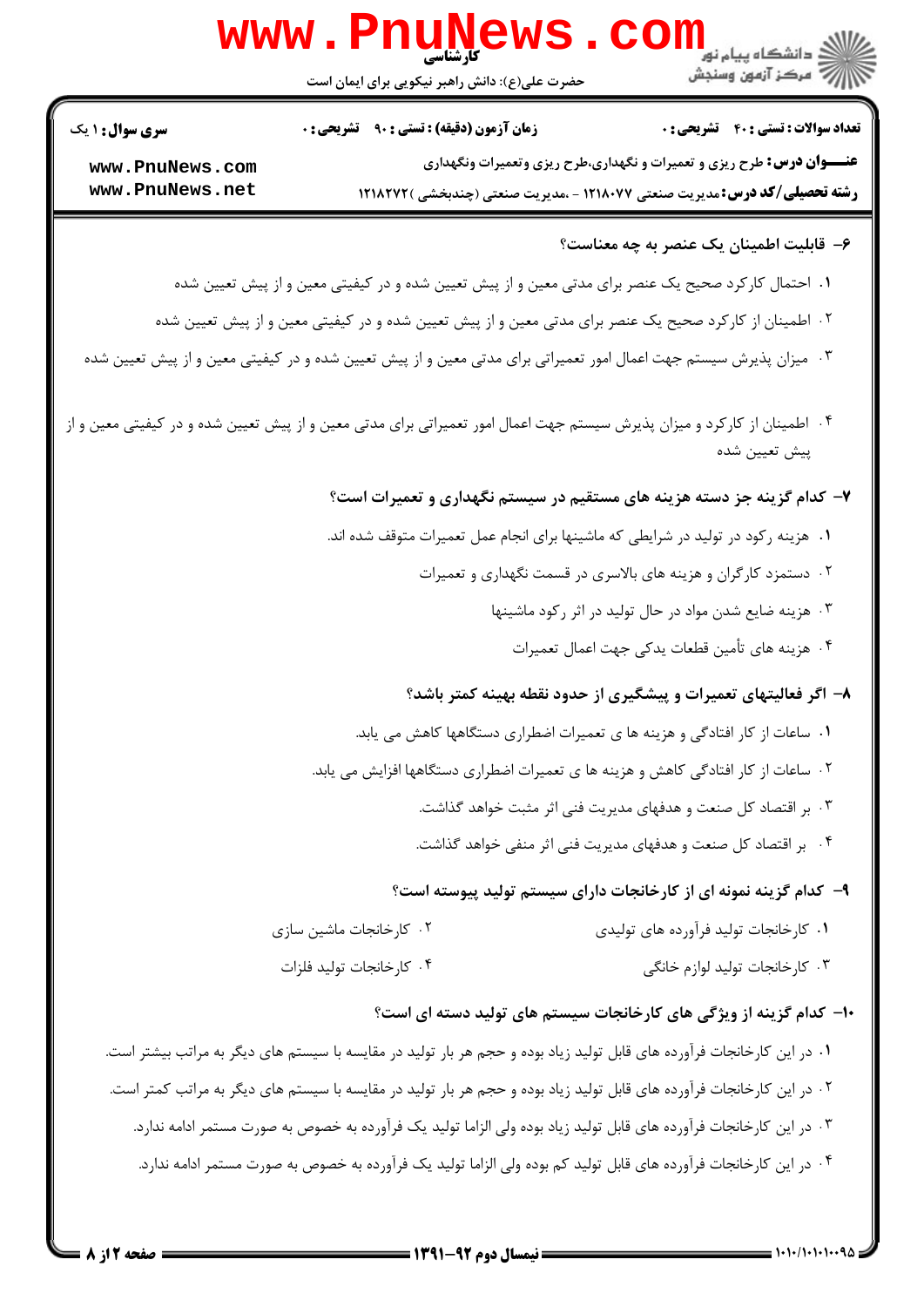|                                    | WWW.PI<br>حضرت علی(ع): دانش راهبر نیکویی برای ایمان است                                                                      | ر دانشگاه پيام نور <mark>− ا</mark><br>ار <i>آخر مرکز آزمون وسنجش</i>                                                                                              |
|------------------------------------|------------------------------------------------------------------------------------------------------------------------------|--------------------------------------------------------------------------------------------------------------------------------------------------------------------|
| <b>سری سوال : ۱ یک</b>             | زمان آزمون (دقیقه) : تستی : ۹۰٪ تشریحی : ۰                                                                                   | <b>تعداد سوالات : تستی : 40 قشریحی : 0</b>                                                                                                                         |
| www.PnuNews.com<br>www.PnuNews.net |                                                                                                                              | <b>عنـــوان درس:</b> طرح ریزی و تعمیرات و نگهداری،طرح ریزی وتعمیرات ونگهداری<br><b>رشته تحصیلی/کد درس: م</b> دیریت صنعتی ۱۲۱۸۰۷۷ - ،مدیریت صنعتی (چندبخشی )۱۲۱۸۲۷۲ |
|                                    | 1۱– کدام گزینه مزایای انواع سیستمهای غیرمتمرکز را به درستی بیان می کند؟                                                      |                                                                                                                                                                    |
|                                    | ۰۱ بالا بودن سرعت انتقال اخبار و اطلاعات و دستورات در زمینه تعمیر و سرویس و اعمال تعمیرات اضطراری                            |                                                                                                                                                                    |
|                                    |                                                                                                                              | ۰۲ بالا بودن هزینه های بالا سری و سرپرستی                                                                                                                          |
|                                    | ۰۳ عدم آشنایی کارکنان نگهداری و تعمیرات با سایر تخصص های مربوط به حرفه خود                                                   |                                                                                                                                                                    |
|                                    |                                                                                                                              | ۰۴ پایین بودن میزان کاربرد نیروی انسانی و تجهیزات نگهداری و تعمیرات                                                                                                |
|                                    | ۱۲– هر اندازه فعالیتهای نگهداری و تعمیرات بیشتر حالت متمرکز داشته باشد                                                       |                                                                                                                                                                    |
|                                    | ۰۱ به ایفای نقش اساسی خود به عنوان یکی از ارکان مدیریت در واحدهای صنعتی نزدیکتر می شود.                                      |                                                                                                                                                                    |
|                                    | ۰۲ از ایفای نقش اساسی خود به عنوان یکی از ارکان مدیریت در واحدهای صنعتی دورتر می شود.                                        |                                                                                                                                                                    |
|                                    | ۰۳ عامل حفظ موقعیت امور فنی به عنوان یک فعالیت مستقل و موثر در مدیریت یک واحد صنفی ضعیف تر می شود.                           |                                                                                                                                                                    |
|                                    | ۰۴ تشکیلات و تعمیرات از نظر اهمیت سازمانی در درجات پایین تری قرار می گیرد.                                                   |                                                                                                                                                                    |
|                                    |                                                                                                                              | ۱۳- کدام گزینه درست است؟                                                                                                                                           |
|                                    | ۰۱ وجود یک سیستم غیرمتمرکز در امور نگهداری و تعمیرات باعث می شود که به فاکتورهای انسانی توجه کافی مبذول شود.                 |                                                                                                                                                                    |
|                                    | ۰۲ در یک سیستم متمرکز نگهداری و تعمیرات هر کارگاه تنها از وضعیت و شاخصهای خود مطلع می باشد .                                 |                                                                                                                                                                    |
|                                    | ۰۳ بهره وری از نیروی انسانی و ابزارآلات مربوط به نگهداری و تعمیرات در یک سیستم متمرکز بالاتر از سیستم غیرمتمرکز خواهد بود.   |                                                                                                                                                                    |
|                                    | ۰۴ بهره وری از نیروی انسانی و ابزارآلات مربوط به نگهداری و تعمیرات در یک سیستم متمرکز پایین تر از سیستم غیرمتمرکز خواهد بود. |                                                                                                                                                                    |
|                                    | ۱۴- ارزش آتی ۱۰۰۰ واحد پول با نرخ بهره ۱۲ درصد در سال برای مدت ۵ سال چه مقدار خواهد بود؟                                     |                                                                                                                                                                    |
| $1199.$ $.9$                       | 1Y51.7<br>1Y5Y.7                                                                                                             | 11954.1                                                                                                                                                            |
|                                    |                                                                                                                              | ۱۵- با ارزش ترین سرمایه در یک سیستم صنعتی، اداری، مالی و  چیست؟                                                                                                    |
|                                    | ۰۲ مکان و فضای مناسب محیط کار                                                                                                | ۰۱ مدرن ترین و مناسب ترین تجهیزات                                                                                                                                  |
|                                    | ۰۴ انتخاب افراد مناسب                                                                                                        | ۰۳ آمار و اطلاعات دقیق                                                                                                                                             |
|                                    |                                                                                                                              |                                                                                                                                                                    |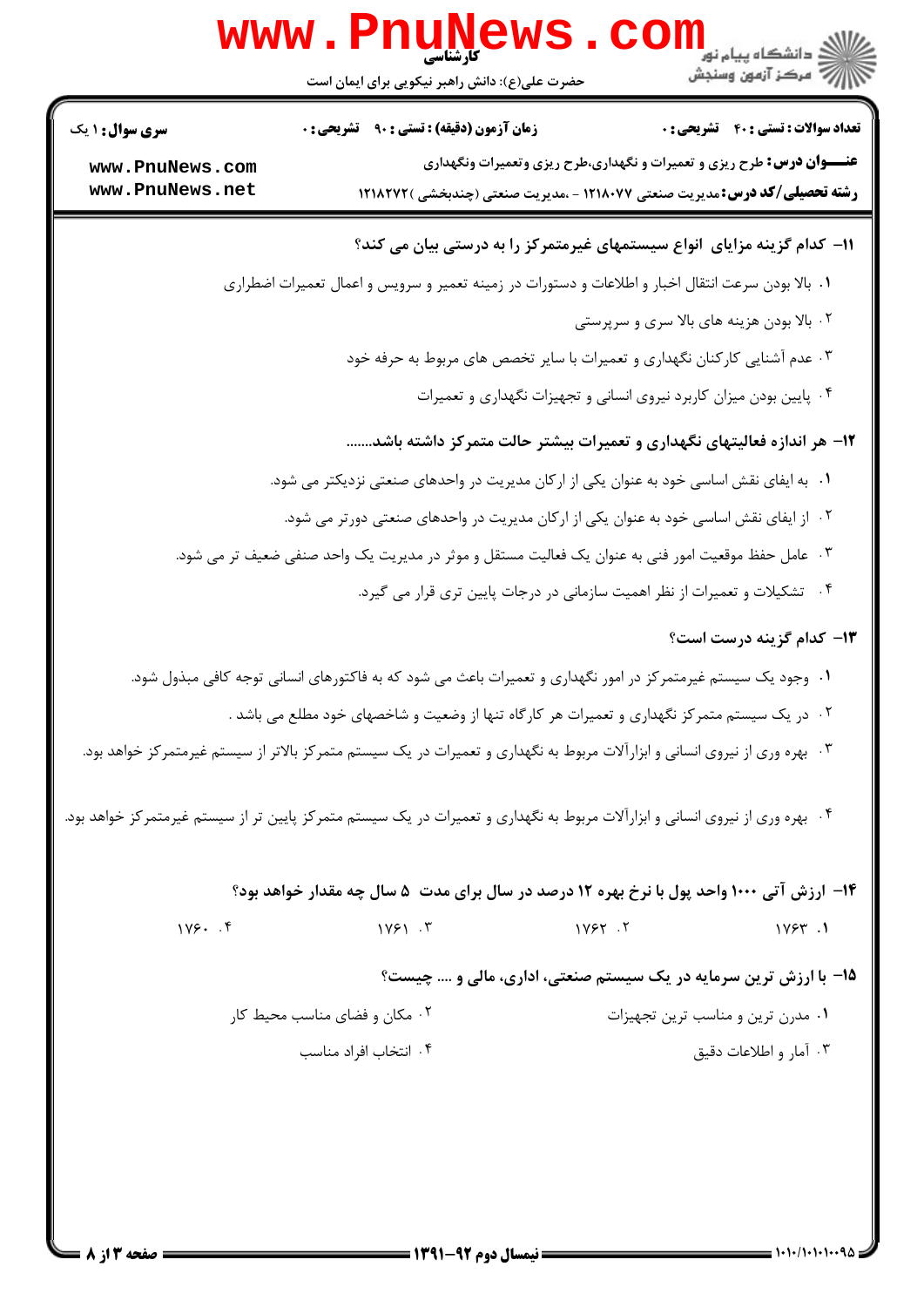|                                                       | <b>www . Furille</b><br>حضرت علی(ع): دانش راهبر نیکویی برای ایمان است |                                                                                                 | ≧ دانشگاه پيام نو <mark>ر</mark><br>رِ ۖ مرڪز آزمون وسنڊش |
|-------------------------------------------------------|-----------------------------------------------------------------------|-------------------------------------------------------------------------------------------------|-----------------------------------------------------------|
| <b>سری سوال :</b> ۱ یک                                | <b>زمان آزمون (دقیقه) : تستی : ۹۰ قشریحی: 0</b>                       |                                                                                                 | <b>تعداد سوالات : تستی : 40 - تشریحی : 0</b>              |
| www.PnuNews.com                                       |                                                                       | <b>عنـــوان درس:</b> طرح ریزی و تعمیرات و نگهداری،طرح ریزی وتعمیرات ونگهداری                    |                                                           |
| www.PnuNews.net                                       |                                                                       | <b>رشته تحصیلی/کد درس:</b> مدیریت صنعتی ۱۲۱۸۰۷۷ - ،مدیریت صنعتی (چندبخشی )۱۲۱۸۲۷۲               |                                                           |
|                                                       |                                                                       | ۱۶- علت کاهش تداوم کارکنان نگهداری و تعمیرات و جذب آنها به سایر قسمتهای کارخانه چیست ؟          |                                                           |
|                                                       |                                                                       | ۰۱ به دلیل تنوع کارهای مربوط به حیطه مسئولیت شان                                                |                                                           |
|                                                       |                                                                       |                                                                                                 | ۰۲ وجود امکانات فنی پشتیبانی                              |
|                                                       |                                                                       | ۰۳ دقت اپراتورهای قسمت تولید در استفاده صحیح از تجهیزات                                         |                                                           |
|                                                       |                                                                       |                                                                                                 | ۰۴ شرایط حقوق و دستمزد                                    |
|                                                       |                                                                       | ۱۷- در امر برنامه ریزی امور نگهداری و تعمیرات، استفاده از کدام روش مناسب تر است؟                |                                                           |
| $MTM$ .                                               | CPM.                                                                  | GERT . ٢                                                                                        | PERT .                                                    |
|                                                       |                                                                       | ۱۸- شرح مختصر کار مورد درخواست کارهای تعمیراتی توسط کدام قسمت نوشته می شود؟                     |                                                           |
|                                                       | ۰۲ قسمت صادر کننده                                                    |                                                                                                 | ۰۱ قسمت برنامه ریزی و کنترل در نگهداری                    |
|                                                       | ۰۴ قسمت اجرا                                                          |                                                                                                 | ۰۳ قسمت مهندسی نگهداری و تعمیرات                          |
|                                                       |                                                                       | ۱۹– کدام فرم به منظور وجود واسطه ای برای انتقال خواسته های مهندسین به رده کارگر استفاده می شود؟ |                                                           |
|                                                       | ۰۲ فرم مشخصات کار پیشگیری                                             |                                                                                                 | ۰۱ فرم پیشگیری                                            |
|                                                       | ۰۴ فرم گزارش بازرسی                                                   |                                                                                                 | ۰۳ فرم ساليانه پيشگيري                                    |
|                                                       |                                                                       | ۲۰- در چه صورتی مراوده اطلاعات بین مدیریت فنی و امور تولیدی مفید و کارآ خواهد بود؟              |                                                           |
| ۰۲ اطلاعات در مورد همه شرایط کار دستگاهها بازتاب شود. |                                                                       |                                                                                                 | ۰۱ نیاز بخش مورد نظر بررسی و برطرف شود.                   |
| ۰۴ برنامه های پیشگیری برای سایر تجهیزات اعمال شود.    |                                                                       | ۰۳ ارتباط انسانی مناسب بین کارکنان برقرار باشد.                                                 |                                                           |
|                                                       |                                                                       | <b>۲۱</b> - چرا لازم است قسمتی از امور نگهداری و تعمیرات صنعت به پیمانکاران سپرده شود؟          |                                                           |
|                                                       |                                                                       | ۰۱ تبادل نظر در مورد درخواستهای کار تعمیراتی در اثر به میان آمدن کارهای اضطراری                 |                                                           |
|                                                       |                                                                       | ۲. تبادل نظر در مورد تغییرات در برنامه های پیشگیری و بازدیدهای فنی دستگاهها                     |                                                           |
|                                                       |                                                                       | ۰۳ امکان دسترسی بهتر و استخدام کارگران و تکنسین های متخصص                                       |                                                           |
|                                                       |                                                                       |                                                                                                 | ۰۴ امکان دسترسی راحت تر به قطعات پدکی                     |
|                                                       |                                                                       |                                                                                                 |                                                           |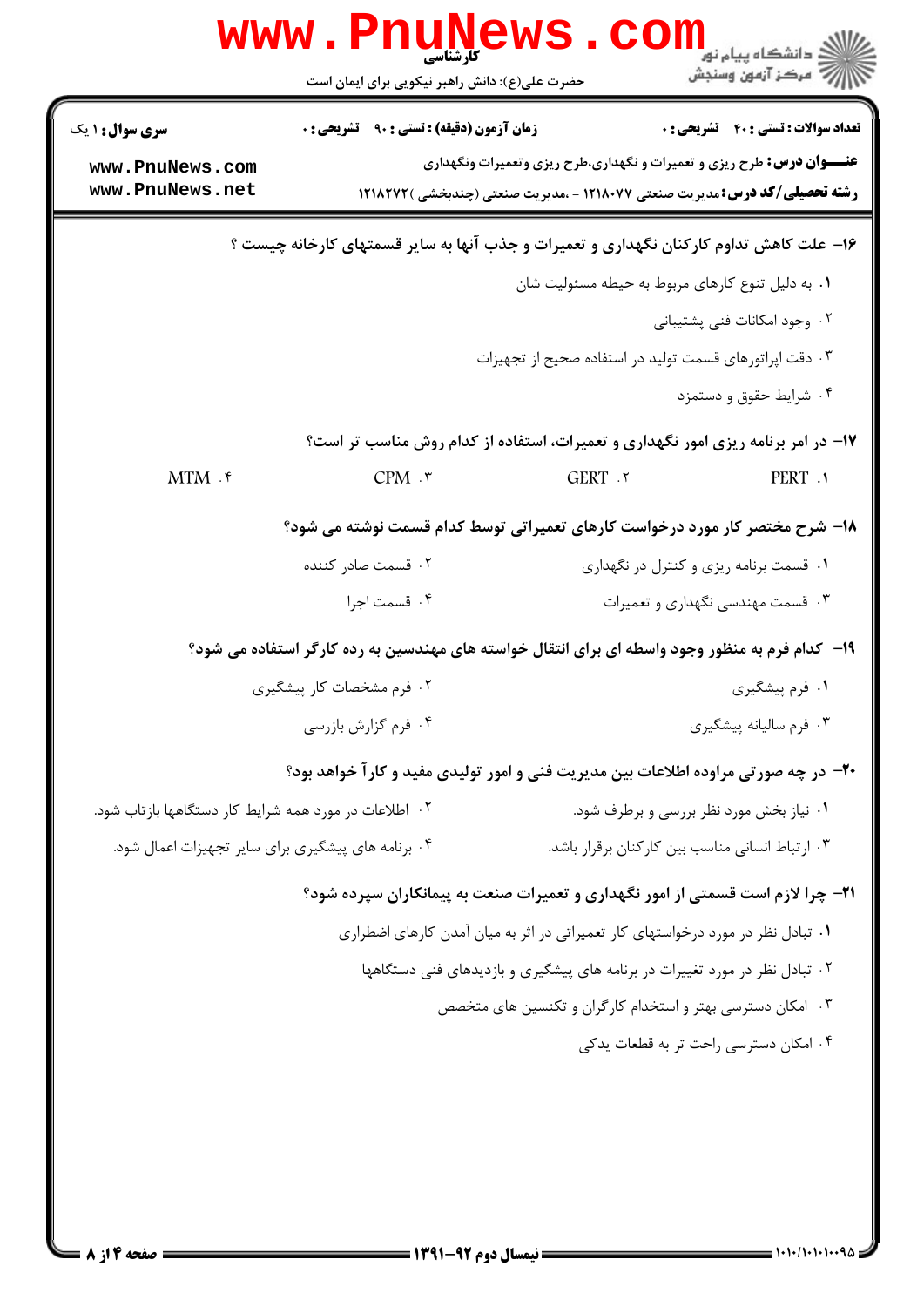|                                                      | www.PnuNews<br>حضرت علی(ع): دانش راهبر نیکویی برای ایمان است | الله دانشگاه پیام نور <b>COM</b><br>الله مرکز آزمون وسنجش                                                                  |
|------------------------------------------------------|--------------------------------------------------------------|----------------------------------------------------------------------------------------------------------------------------|
| <b>سری سوال : ۱ یک</b><br>www.PnuNews.com            | <b>زمان آزمون (دقیقه) : تستی : ۹۰ قشریحی : 0</b>             | <b>تعداد سوالات : تستی : 40 قشریحی : 0</b><br><b>عنـــوان درس:</b> طرح ریزی و تعمیرات و نگهداری،طرح ریزی وتعمیرات ونگهداری |
| www.PnuNews.net                                      |                                                              | <b>رشته تحصیلی/کد درس:</b> مدیریت صنعتی ۱۲۱۸۰۷۷ - ،مدیریت صنعتی (چندبخشی )۱۲۱۸۲۷۲                                          |
|                                                      |                                                              | ۲۲– کدام عامل ذیل کمک موثری در اقتصاد مصرفی قطعات یدکی می نماید؟                                                           |
|                                                      |                                                              | ۰۱ همکاری و هماهنگی صنایع در سطح کشور در جهت استاندارد نمودن قطعات یدکی                                                    |
|                                                      |                                                              | ۰۲ خرید قطعات یدکی از سازندگان خارجی                                                                                       |
|                                                      |                                                              | ۰۳ دریافت سرویس از پیمانکاران                                                                                              |
|                                                      |                                                              | ۰۴ دریافت قطعات یدکی از سازندگان ایرانی در خارج از سیستم کارخانه                                                           |
|                                                      |                                                              | ۲۳- اطلاعات مربوط به ساعات رکود دستگاهها در چه زمینه ای می تواند مورد استفاده قرار بگیرد؟                                  |
|                                                      | ۰۲ محاسبات اقتصاد مهندسی                                     | ۰۱ در تعیین حجم نیروی انسانی و تجهیزات لازم                                                                                |
|                                                      | ۰۴ بهسازی طرح ماشین آلات                                     | ۰۳ تعیین هزینه های انجام عملیات تعمیراتی                                                                                   |
|                                                      |                                                              | ۲۴- روند تغییرات تعداد رخدادهای هر کد خرابی در فواصل زمانی مشخص نشانگر چیست؟                                               |
|                                                      |                                                              | ۰۱ میزان وجود برنامه های نگهداری و تعمیرات                                                                                 |
|                                                      |                                                              | ۲. نحوه دقت اپراتور در بهره برداری از دستگاه                                                                               |
|                                                      |                                                              | ۰۳ نیاز به تجدید نظر در سیاستهای کنترل و ذخیره قطعات یدکی                                                                  |
|                                                      |                                                              | ۰۴ نحوه تأثیرگذاری سیاستهای جدید به کار گرفته شده برای بهبود وضعیتهای مربوط به آن کد                                       |
|                                                      |                                                              | ۲۵- چرا وجود یک سیستم مناسب جهت کنترل موجودی انبار ضروری است؟                                                              |
|                                                      | ۰۲ سهولت دريافت كالا از فروشندگان                            | ۰۱ آسودگی در شمارش فیزیکی موجودی ها                                                                                        |
| ۰۴ هزینه بر بودن نگهداری حجم زیادی از قطعات یدکی     |                                                              | ۰۳ محدودیتهای موجود در قطعات یدکی                                                                                          |
|                                                      |                                                              | ۲۶- کدام گزینه از وظایف قسمت کنترل موجودی است؟                                                                             |
| ۰۲ صدور سفارش خرید براساس سیاستهای تعیین شده         |                                                              | ۰۱ شمارش فیزیکی موجودی ها                                                                                                  |
| ۰۴ رعایت دستورالعملهای فنی لازم در مورد نگهداری کالا |                                                              | ۰۳ بررسی کیفی بر اساس مشخصات فنی                                                                                           |
|                                                      |                                                              | ۲۷- تفاوت انبار فنی با انبار نگهداری مواد و قطعات اولیه برای تولید در چیست؟                                                |
|                                                      |                                                              | ٠١ تنوع اجناس انبار فني به مراتب بيش از انبارهاي توليدي است.                                                               |
|                                                      |                                                              | ۰۲ تنوع اجناس انبار فنی به مراتب کمتر از انبارهای تولیدی است.                                                              |
|                                                      |                                                              | ۰۳ حجم موجودیها به مراتب بیشتر از انبارهای تولیدی است.                                                                     |
|                                                      |                                                              | ۰۴ مصرف كننده اصلى موجوديها قسمت امو توليد است.                                                                            |
|                                                      |                                                              | = \.\./\.\.\94 =                                                                                                           |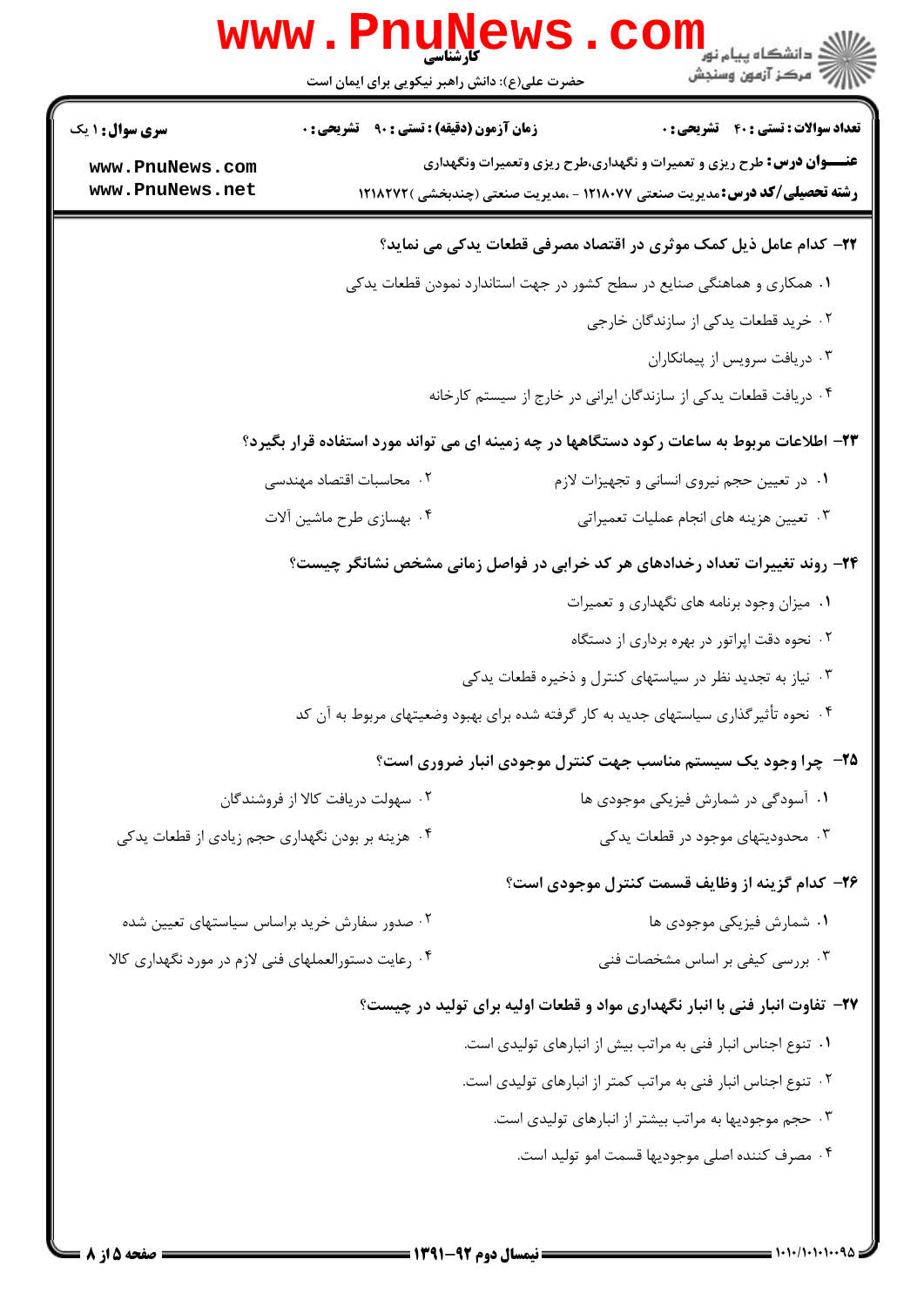|                                                                                                  | www.PnuNews                                                                                                                                                                                                                                                                                                                                                                                                                                                     |                                                                            | الا<br>الا دانشگاه پيام نور<br>الا - مرکز آزمون وسنڊش                             |
|--------------------------------------------------------------------------------------------------|-----------------------------------------------------------------------------------------------------------------------------------------------------------------------------------------------------------------------------------------------------------------------------------------------------------------------------------------------------------------------------------------------------------------------------------------------------------------|----------------------------------------------------------------------------|-----------------------------------------------------------------------------------|
|                                                                                                  | حضرت علی(ع): دانش راهبر نیکویی برای ایمان است                                                                                                                                                                                                                                                                                                                                                                                                                   |                                                                            |                                                                                   |
| <b>سری سوال :</b> ۱ یک                                                                           | <b>زمان آزمون (دقیقه) : تستی : ۹۰ تشریحی : 0</b>                                                                                                                                                                                                                                                                                                                                                                                                                |                                                                            | <b>تعداد سوالات : تستي : 40 - تشريحي : 0</b>                                      |
| www.PnuNews.com                                                                                  |                                                                                                                                                                                                                                                                                                                                                                                                                                                                 |                                                                            | <b>عنـــوان درس:</b> طرح ریزی و تعمیرات و نگهداری،طرح ریزی وتعمیرات ونگهداری      |
| www.PnuNews.net                                                                                  |                                                                                                                                                                                                                                                                                                                                                                                                                                                                 |                                                                            | <b>رشته تحصیلی/کد درس:</b> مدیریت صنعتی ۱۲۱۸۰۷۷ - ،مدیریت صنعتی (چندبخشی )۱۲۱۸۲۷۲ |
|                                                                                                  |                                                                                                                                                                                                                                                                                                                                                                                                                                                                 |                                                                            | 7۸– نقطه سفارش چگونه تعیین می شود؟                                                |
|                                                                                                  |                                                                                                                                                                                                                                                                                                                                                                                                                                                                 | ۰۱ تفاضل سفارشات دائمی انبار و مقدار متوسط مصرف در فاصله زمانی تحویل       |                                                                                   |
|                                                                                                  |                                                                                                                                                                                                                                                                                                                                                                                                                                                                 | ۲. تفاضل مقدار دریافت شده در انبار و مقدار متوسط خارج شده از انبار         |                                                                                   |
| ۰۳ مجموع مقدار ذخیره ای که لازم است همواره در انبار باشد و مقدار متوسط خارج شده از انبار         |                                                                                                                                                                                                                                                                                                                                                                                                                                                                 |                                                                            |                                                                                   |
| ۰۴ مجموع مقدار ذخیره ای که لازم است همواره در انبار باشد و مقدار متوسط مصرف در فاصله زمانی تحویل |                                                                                                                                                                                                                                                                                                                                                                                                                                                                 |                                                                            |                                                                                   |
|                                                                                                  |                                                                                                                                                                                                                                                                                                                                                                                                                                                                 |                                                                            | ۲۹- چرا استفاده از نرم افزارهای نت موجود در بازار مقرون به صرفه نیست؟             |
|                                                                                                  |                                                                                                                                                                                                                                                                                                                                                                                                                                                                 |                                                                            | ٠١ فزوني حجم اطلاعات مورد نياز                                                    |
|                                                                                                  |                                                                                                                                                                                                                                                                                                                                                                                                                                                                 | ۰۲ هزینه های نیروی انسانی در نگهداری و تعمیرات بالاست                      |                                                                                   |
|                                                                                                  | ۰۳ این نرم افزارها برای کاربرد در محیط کشورهای صنعتی که دارای شرایط و خصوصیاتی متفاوت با ایران می باشد، طراحی شده اند                                                                                                                                                                                                                                                                                                                                           |                                                                            |                                                                                   |
|                                                                                                  |                                                                                                                                                                                                                                                                                                                                                                                                                                                                 |                                                                            | ۰۴ پایین بودن سطح دقت صحت اطلاعات                                                 |
|                                                                                                  |                                                                                                                                                                                                                                                                                                                                                                                                                                                                 |                                                                            | ۳۰- خدمات قابل دریافت از کامپیوتر در امور مدیریت فنی- نیروی انسانی چیست؟          |
|                                                                                                  | ۰۲ محاسبه آمار تعداد درخواستهای کار دریافت شده                                                                                                                                                                                                                                                                                                                                                                                                                  |                                                                            | ۰۱ جمع بودجه برنامه ريزي شده                                                      |
|                                                                                                  | ۰۴ محاسبه متوسط زمان کارکرد یا از کار افتادگی                                                                                                                                                                                                                                                                                                                                                                                                                   |                                                                            | ۰۳ تهیه نمودارهای سازمانی بخش های نت                                              |
|                                                                                                  |                                                                                                                                                                                                                                                                                                                                                                                                                                                                 |                                                                            |                                                                                   |
|                                                                                                  |                                                                                                                                                                                                                                                                                                                                                                                                                                                                 |                                                                            | <b>٣١-</b> كدام گزينه درست است؟                                                   |
|                                                                                                  |                                                                                                                                                                                                                                                                                                                                                                                                                                                                 | ۰۱ تابع توزیع سرعت تقاضای ماشینها برای تعمیر به تابع پوآسون نزدیک است.     |                                                                                   |
|                                                                                                  |                                                                                                                                                                                                                                                                                                                                                                                                                                                                 | ۰۲ تابع توزیع زمان برای انجام عمل تعمیرات به تابع پوآسون نزدیک است.        |                                                                                   |
|                                                                                                  |                                                                                                                                                                                                                                                                                                                                                                                                                                                                 | ۰۳ تابع توزیع سرعت تقاضای ماشینها برای تعمیر به تابع نمایی منفی نزدیک است. |                                                                                   |
|                                                                                                  |                                                                                                                                                                                                                                                                                                                                                                                                                                                                 | ۰۴ تابع توزیع زمان برای انجام عمل تعمیرات به تابع نرمال نزدیک است.         |                                                                                   |
|                                                                                                  |                                                                                                                                                                                                                                                                                                                                                                                                                                                                 |                                                                            | <b>۳۲</b> – کدامیک از گزینه های زیر جزء انواع نمودارهای عیب یابی است؟             |
| $MIS.$ ۴                                                                                         | MTTR . ٣                                                                                                                                                                                                                                                                                                                                                                                                                                                        | $MTBF$ . $\tau$                                                            | MDC.                                                                              |
|                                                                                                  | ۳۳- متوسط مصرف سالیانه یک نوع بال بیرینگ که روی محورهای ماشینهای ریسندگی دریک کارخانه نصب می ًشود۱۰۰عدد<br>تخمین زده می شود.واحد هزینه نگهداری این کالا در انبار ۱۶ریال به ازاء هر عدد بال بیرینگ در سال است، در صورتی که<br>به این کالا احتیاج حاصل شده و این کالادر انبار موجود نباشد واحد هزینه سالیانه مواجهه با کسری این بال بیرینگ به ازاء<br>هر عدد کسری ۱۶۰۰ریال برآورد می شود هزینه های تدارکاتی مربوط به سفارش این کالا به ازاء هر بار سفارش ۱۸۰۰ریال | برآورد می شود مقدار اقتصادی هربار سفارش این کالا چقدر است؟                 |                                                                                   |
| ۰۴ ۱۲۵ سفارش                                                                                     | ۰۳ ۱۱۰سفارش                                                                                                                                                                                                                                                                                                                                                                                                                                                     | ۰۲ ۱۱۵ اسفارش                                                              | ۰۱ ۱۵۰سفارش                                                                       |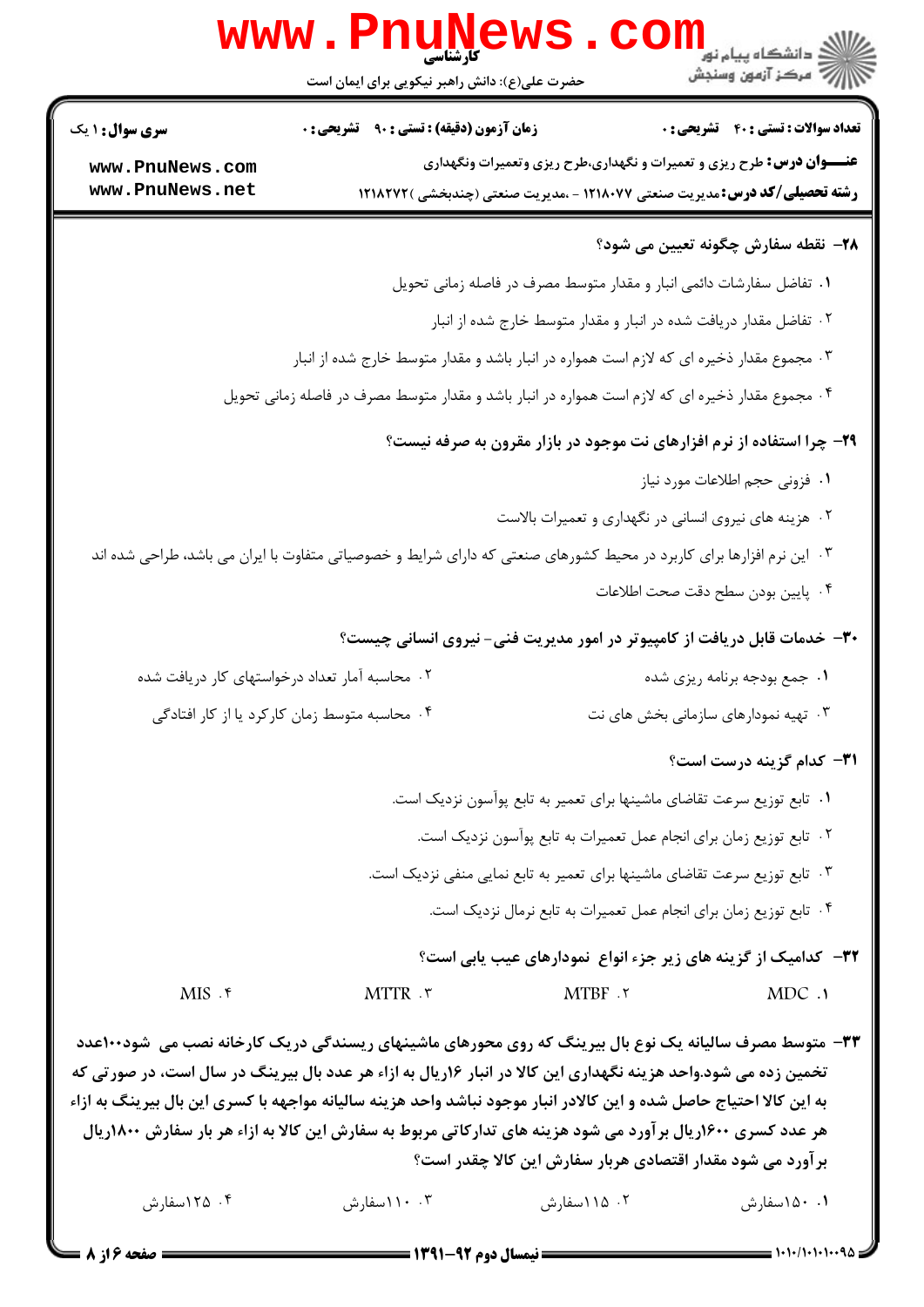|                        | <b>www.PnuNews</b>                                                                                                                                                                                            |                                                                                         |                                                      |
|------------------------|---------------------------------------------------------------------------------------------------------------------------------------------------------------------------------------------------------------|-----------------------------------------------------------------------------------------|------------------------------------------------------|
|                        | حضرت علی(ع): دانش راهبر نیکویی برای ایمان است                                                                                                                                                                 |                                                                                         | ڪ دانشڪاه پيا <sub>م</sub> نور<br>۾ مرڪز آزمون وسنجش |
| <b>سری سوال : ۱ یک</b> | <b>زمان آزمون (دقیقه) : تستی : ۹۰٪ تشریحی : 0</b>                                                                                                                                                             |                                                                                         | تعداد سوالات : تستي : 40 - تشريحي : 0                |
| www.PnuNews.com        |                                                                                                                                                                                                               | <b>عنـــوان درس:</b> طرح ریزی و تعمیرات و نگهداری،طرح ریزی وتعمیرات ونگهداری            |                                                      |
| www.PnuNews.net        |                                                                                                                                                                                                               | <b>رشته تحصیلی/کد درس:</b> مدیریت صنعتی ۱۲۱۸۰۷۷ - ،مدیریت صنعتی (چندبخشی )۱۲۱۸۲۷۲       |                                                      |
|                        | ۳۴– برای محاسبه قابلیت اطمینان در یک سیستم ترکیب موازی/ متوالی از کدام فرمول استفاده می شود؟                                                                                                                  |                                                                                         |                                                      |
|                        | $R_{\rm s} = \pi_{\rm i=1}^n q_{\rm i}$ '                                                                                                                                                                     |                                                                                         | $R_{s} = \pi_{i=1}^{k} (1 - q_{i})$                  |
|                        | $R_{\rm s} = 1 - \pi_{i=1}^n q_i$                                                                                                                                                                             |                                                                                         | $R_s = \pi_{i=1}^k (\uparrow - q_i^{ni})$ "          |
|                        | ۳۵– یک ماشین به طور متوسط هر سه ماه یکبار دچار خرابیهای اضطراری می شود و این ماشین هر یک ماه یکبار تحت<br>تعمیرات پیشگیری قرار می گیرد. این ماشین به طور متوسط چند روز یکبار برای انجام تعمیرات متوقف می شود؟ |                                                                                         |                                                      |
| ۰۴ ۱۳/۵ روز            | ۰۳ روز                                                                                                                                                                                                        | ۰۲ ۱۲/۵ روز                                                                             | ۰۱ ۲۲ روز                                            |
|                        |                                                                                                                                                                                                               | °۰ در فرمول $T_p\cdot T=\dfrac{(L\times T_e)+(\ L\times T_p)}{L+F}$ معرف چیست $T$       |                                                      |
|                        |                                                                                                                                                                                                               | ٠١ متوسط زمان لازم براي اعمال تعميرات پيشگيري نوع                                       |                                                      |
|                        |                                                                                                                                                                                                               | ۰۲ متوسط زمان لازم برای اعمال تعمیرات پیشگیری روی سیستم                                 |                                                      |
|                        |                                                                                                                                                                                                               |                                                                                         | ۰۳ متوسط زمان لازم برای هر تعمیر                     |
|                        |                                                                                                                                                                                                               | ۰۴ متوسط زمان لازم براي اعمال تعميرات پيشگيري و اضطراري                                 |                                                      |
|                        | ۳۷– در صورتی که یک ماشین در یک نوبت ۸ ساعته که برای کار تولیدی برنامه ریزی شده، به طور متوسط ۱،۵ ساعت به خاطر                                                                                                 | تعمیرات اضطراری یا پیشگیری متوقف باشد،کارآئی دستگاه چقدر است؟                           |                                                      |
| ۰۴ (۵۱ درصد            | ۰۳ درصد                                                                                                                                                                                                       | ۰۲ درصد                                                                                 | ۰۱ ۸۱ درصد                                           |
|                        |                                                                                                                                                                                                               |                                                                                         | ۳۸– در شرایط نو بودن ماشینها :                       |
|                        |                                                                                                                                                                                                               | ۰۱ تعمیرات پیشگیری احتمال خرابی آنی سیستم ها را کاهش می دهد.                            |                                                      |
|                        |                                                                                                                                                                                                               | ٠٢ تعويض قطعات باعث افزايش قابليت اطمينان خواهد شد.                                     |                                                      |
|                        |                                                                                                                                                                                                               | ۰۳ توابع توزیع عمر آنها نزدیک به نوع فوق نمایی منفی می باشد.                            |                                                      |
|                        |                                                                                                                                                                                                               | ۰۴ توابع توزیع عمر آنها نزدیک به نوع نمایی می باشد.                                     |                                                      |
|                        |                                                                                                                                                                                                               |                                                                                         | ۳۹- کدام جمله درست است؟                              |
|                        |                                                                                                                                                                                                               | ۰۱ با ماکزیمم شدن کارآیی، فاصله زمانی بین دو تعمیر پیشگیری به صفر نزدیک می شود.         |                                                      |
|                        |                                                                                                                                                                                                               | ۲ . هر قدر فاصله زمانی بین دو تعمیر پیشگیری بیشتر باشد، کارآیی دستگاه بیشتر است.        |                                                      |
|                        |                                                                                                                                                                                                               | ۰۳ هر قدر فاصله زمانی بین دو تعمیر پیشگیری کمتر باشد، کارآیی دستگاه کمتر است.           |                                                      |
|                        |                                                                                                                                                                                                               | ۰۴ توابع نزدیک به نوع فوق نمایی منفی دارای انحراف معیار زیاد نسبت به مقدار متوسط هستند. |                                                      |
|                        |                                                                                                                                                                                                               |                                                                                         |                                                      |

 $1.1.1.1.1.1$